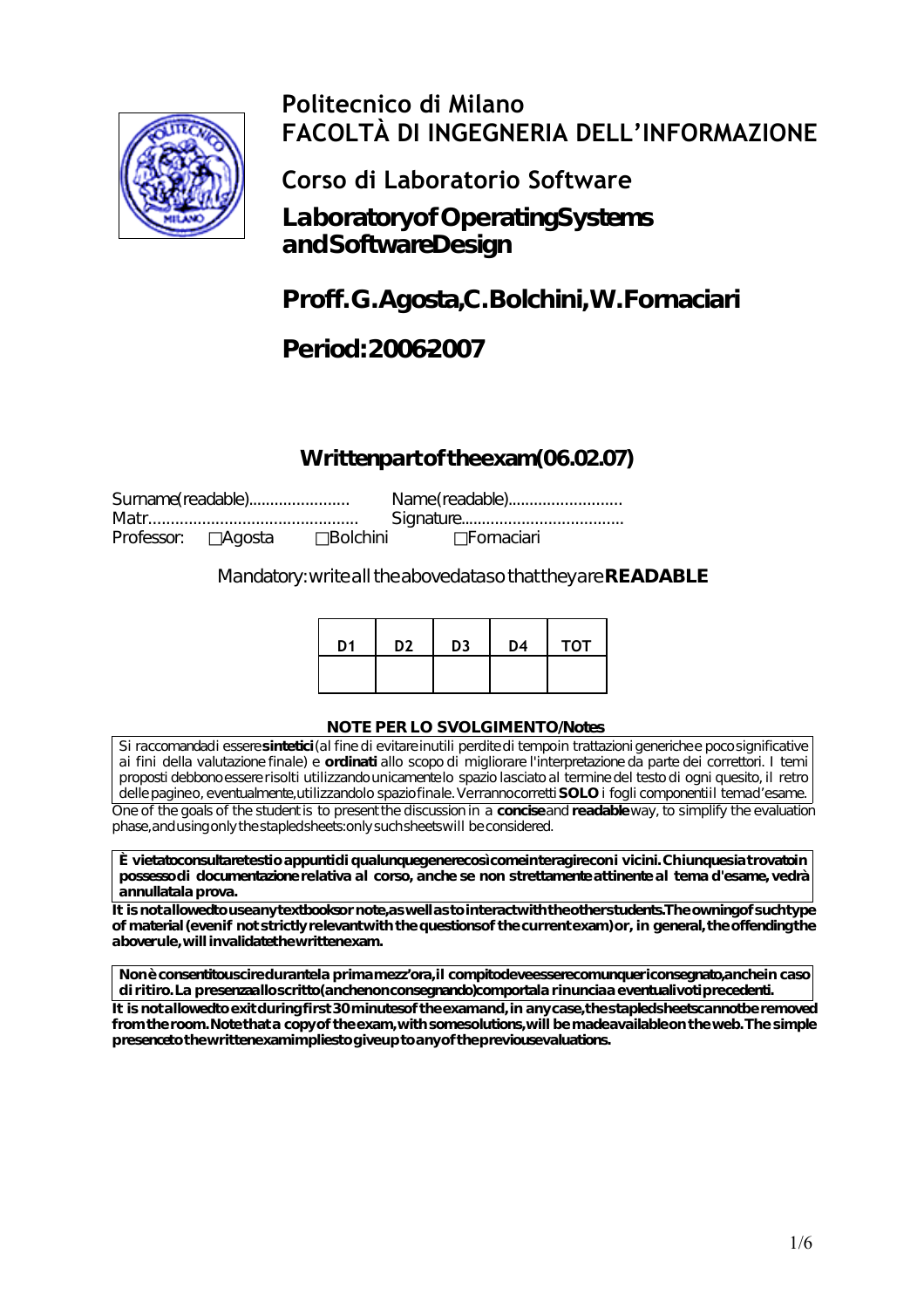Suggested time for the exercise: 15 minutes. Il tempo consigliato per svolgere l'esercizio è di 15 min.

Si considerino due processi identici, P0 e P1, cosi' strutturati: Consider the following twin processes P0 and P1:

```
boolean flag[2];
boolean turn;
boolean self;
flag[0]=false;
flag[1]=false;
self = <0 if P0, 1 if P1>
do {
      flag[self]=true;
      while (flag[!self]) {
            if (turn!=self) {
                   flag[self]=false;
                  while (turn!=self);
                   flag[self]=true;
            }
      }
      <critical section>
      turn=!self;
      flag[!self]=false;
      <non-critical section>
} while(true)
```
dove self vale 0 in P0 e 1 in P1. where self is 0 in P0 and 1 in P1.

Si determini se il sistema costituito da P0 e P1 soddisfa le condizioni seguenti:

- 1) Mutua esclusione: solo uno (al piu') fra P0 e P1 puo', in ogni istante, eseguire la propria sezione critica.
- 2) Attesa limitata: esiste un numero massimo di volte per cui P0 puo' accedere alla propria sezione critica se l'accesso e' stato richiesto da P1.
- 3) Progresso: se P0 e P1 sono fuori dalla sezione critica e desiderano accedervi, la decisione se far accedere P0 e P1 deve essere risolta in tempo finito.

Prove whether the system composed by P0 and P1 satisfies the following conditions:

- 1) Mutual exclusion: one at most between P0 and P1 can, at every time, be in its critical section.
- 2) Finite waiting: if P1 requests access to its critical section, there is a maximum number of times P0 can enter its own critical section before P1's request is satisfied.
- 3) Progress: if both P0 and P1 are out of their critical sections and wish to enter, the decision whether P0 or P1 enters must be taken in finite time.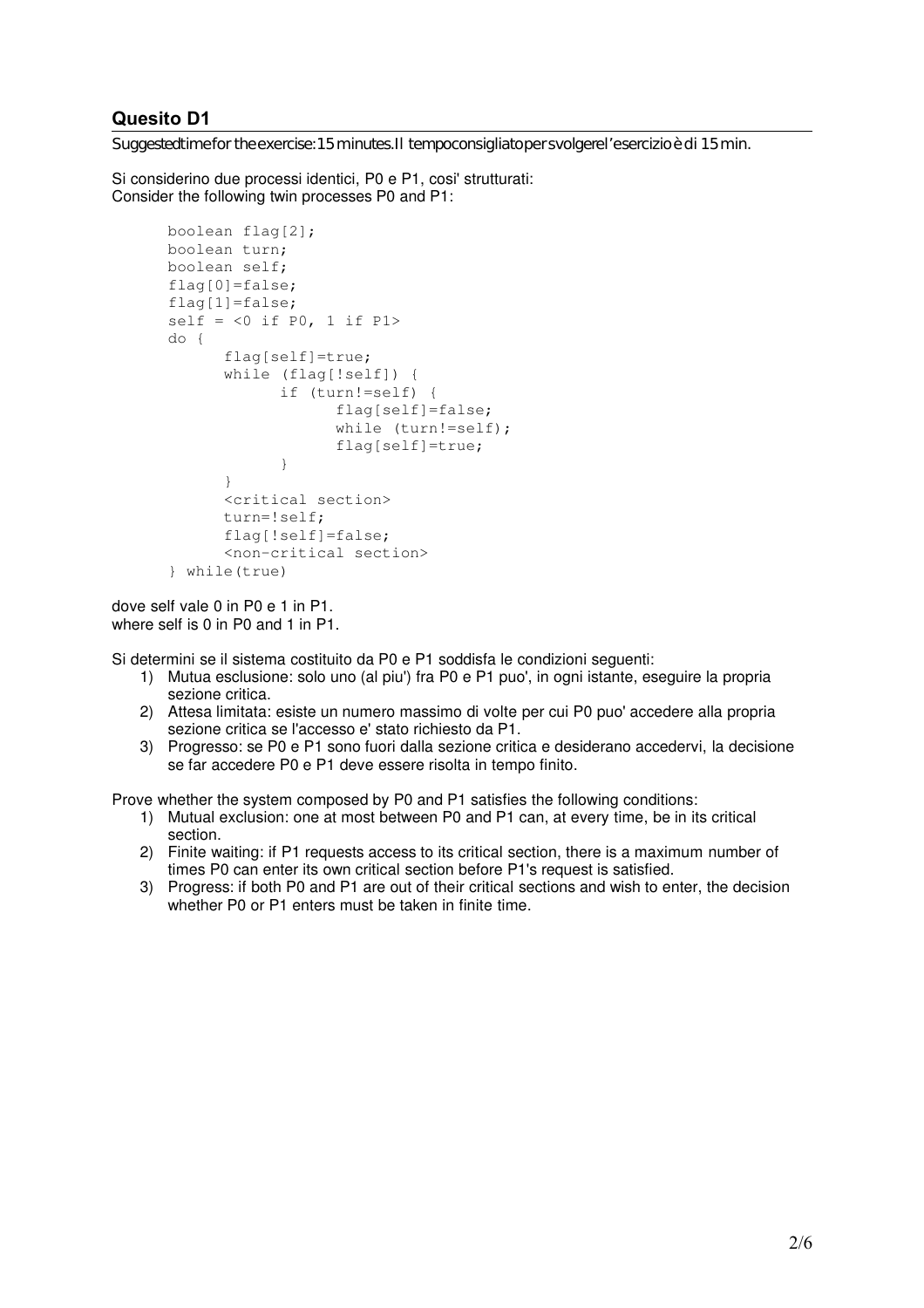Suggested time for the exercise: 15 minutes. Il tempo consigliato per svolgere l'esercizio è di 15 min.

Discutere il problema dell'allocazione dei processi in sistemi distribuiti, e la classificazione degli algoritmi di soluzione di tale problema.

Discuss the process allocation problem in distributed systems, and the taxonomy of its solution algorithms.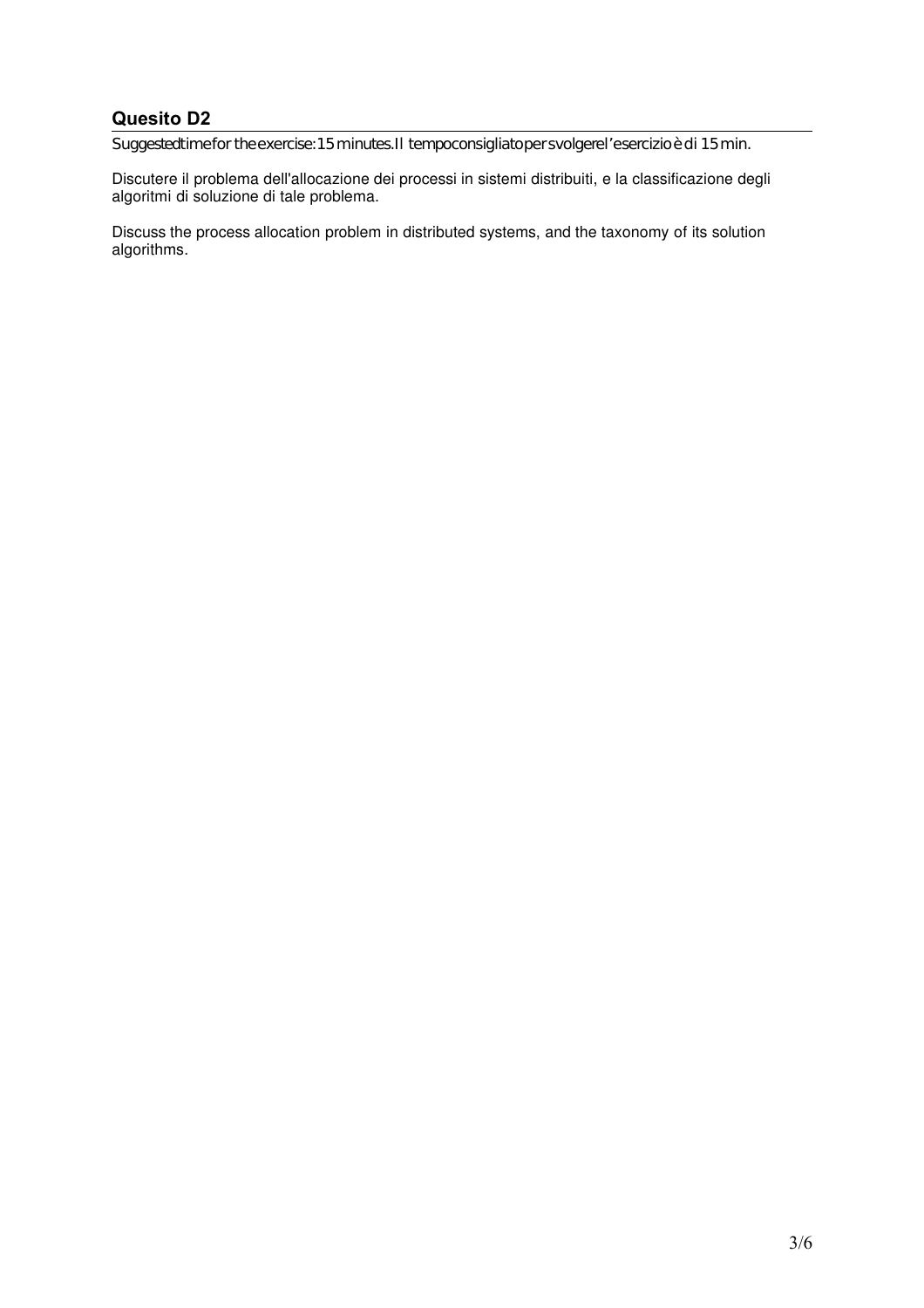Suggested time for the exercise: 15 minutes. Il tempo consigliato per svolgere l'esercizio è di 15 min.

Descrivere la struttura e l'uso del file system /proc, facendo un esempio di uso (da shell o da programma C).

Describe the use and structure of the proc file system, with an example (access from shell or C program to the procfs data).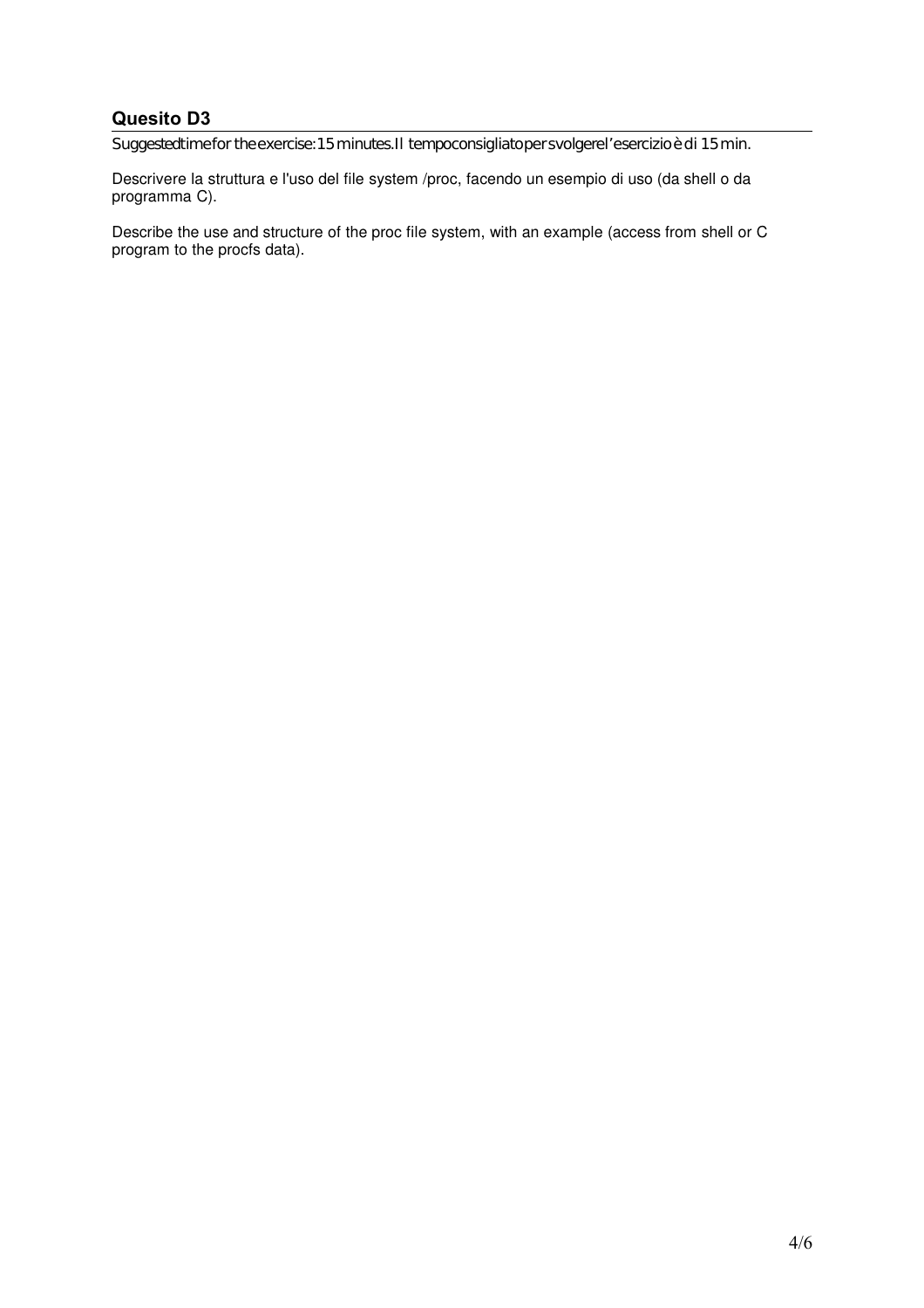Suggested time for the exercise: 45 minutes. Il tempo consigliato per svolgere l'esercizio è di 45 min.